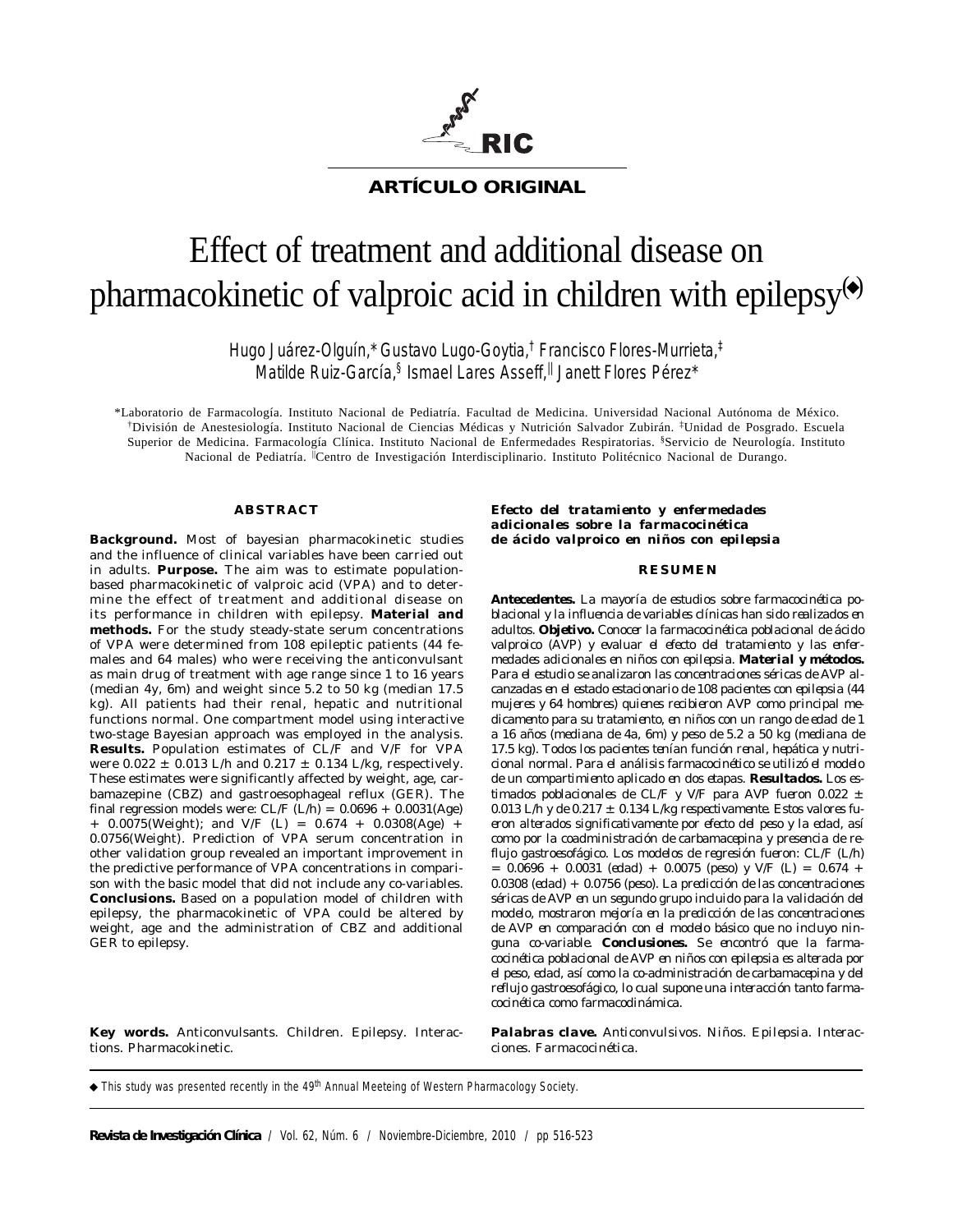#### INTRODUCTION

Epilepsy is a neurological sickness which presently occupies second place in prevalence after cerebrovascular disease, and if not adequately controlled, could be incapacitating and mortal.<sup>1</sup> For the management of epilepsy, hundreds of antiepileptic drugs have been used, some of which have little or no advantage over others.2-4 In our country, valproic acid (VPA) is presently the most used anticonvulsant drug with 27%. This is attributable to the fact that it possesses some advantages in effectiveness over others, although, its use in pediatric population has not been long.<sup>5</sup> Other anticonvulsants in use in a lesser degree are carbamazepine 18%, diphenylhydantoine17% and phenobarbital 14%.

In spite of the advent of new anticonvulsants, VPA has continued to be the primary drug for the treatment of epilepsy in its different forms in most of the developing countries and with a relatively low cost. The efficiency as well as the toxicity depends on the blood concentration of the drug which in turn depends on the dose.

VPA (n-dipropyl-acetic acid) is rapidly absorbed and reaches its maximum concentration (Cmax) between 2 and 4 hours. Its volume of distribution (Vd) is from 0.1 to 0.4 L/kg. It binds with blood proteins in 90% and its principal metabolite is an esther conjugated with glucoronide acid. It has a half life of 9 hours and its elimination is meanly renal.

The pharmacokinetic studies of anticonvulsant drugs have helped in establishing their optimum scheme of treatment and in making sure that their levels are maintained within therapeutic range by avoiding inadequate levels. $6,7$  In the same manner as above, the pharmacokinetic population models have contributed not only in anticonvulsants,<sup>8,9</sup> but also in other drugs. $10,11$  Despite everything however, we still have very few reports on the pharmacokinetic studies of anticonvulsants in pediatric population using bayesian approach since the majority of the existing reports were in adults.<sup>12,13</sup>

Some studies on formulation and/or dosage variables which tried to optimize their procedures using Bayesian population analysis with AVP in children have been reported.<sup>14-16</sup> An important objective in the treatment of epileptic patients consists of opportune obtainment of the therapeutic concentration and with minimum uncertainty. However, various studies have showed ample variability in the pharmacokinetic of anticonvulsant among individuals in these patients. This variability is a limitation in the prediction of the relationship existing among doses,

blood concentration and therapeutic response in epileptic patients. One way of improving the predictive capacity of this relationship hinges on obtaining more information on the pharmacokinetic behavior of the drugs in the patients. The application of bayesian statistical technique of prediction gives way to improving the estimation of these therapeutic parameters for a particular patient.<sup>8</sup>

The bayesian method estimates the pharmacokinetic parameters for single patient using a priori the distribution and variability of population parameters.17 This method represents a very important and useful tool for drug therapeutic monitoring, even when the steady state of the drug has not been reached and only few samples per patient are needed.<sup>18</sup> For this, the application of this method could be advantageous for pediatric patients for the mere reason that it eliminates ethical problems and the logistic of multiple samples.19,20

The objective of the present study was apart from evaluating the effect of clinical variables as treatment and additional disease to epilepsy as well as biological variables as weight and age, is to describe the pharmacokinetic of valproic acid in a population of epileptic children using bayesian program of analysis.

#### MATERIAL AND METHODS

To establish the pharmacokinetic population model of valproic acid, the study was carried out with 108 patients (44 males and 64 females) with age range since 1 to 16 years (median 4y, 6 m) and weight since 5.2 to 50 kg (median 17.5 kg). The children were attended in the out-patient clinic of the Neurology service of National Institute of Pediatric. Only those with a diagnosis of epilepsy and who were treated with sodium valproate were selected for the study. The study was approved by the Institutional Research Committee and informed consent was obtained. The doses which were administered to the patients analyzed were on average 30 mg/kg/d of VPA given as tablets or oral solution. The liver, renal, and nutritional functions of the patients included in the study were normal. Serum levels of VPA were measured as a routine policy of drug samplingé in the hospital. The samples (0.5 mL of blood) were obtained at steady state before the morning dose was given. Plasma levels were measured by using SYNCHRON LX system, (Beckman Coulter, Inc) which is based on a turbidimetric immune-inhibition of drug binding to particle (DBP). The sensitivity of method was 2 μg/mL with inter and intra-assay va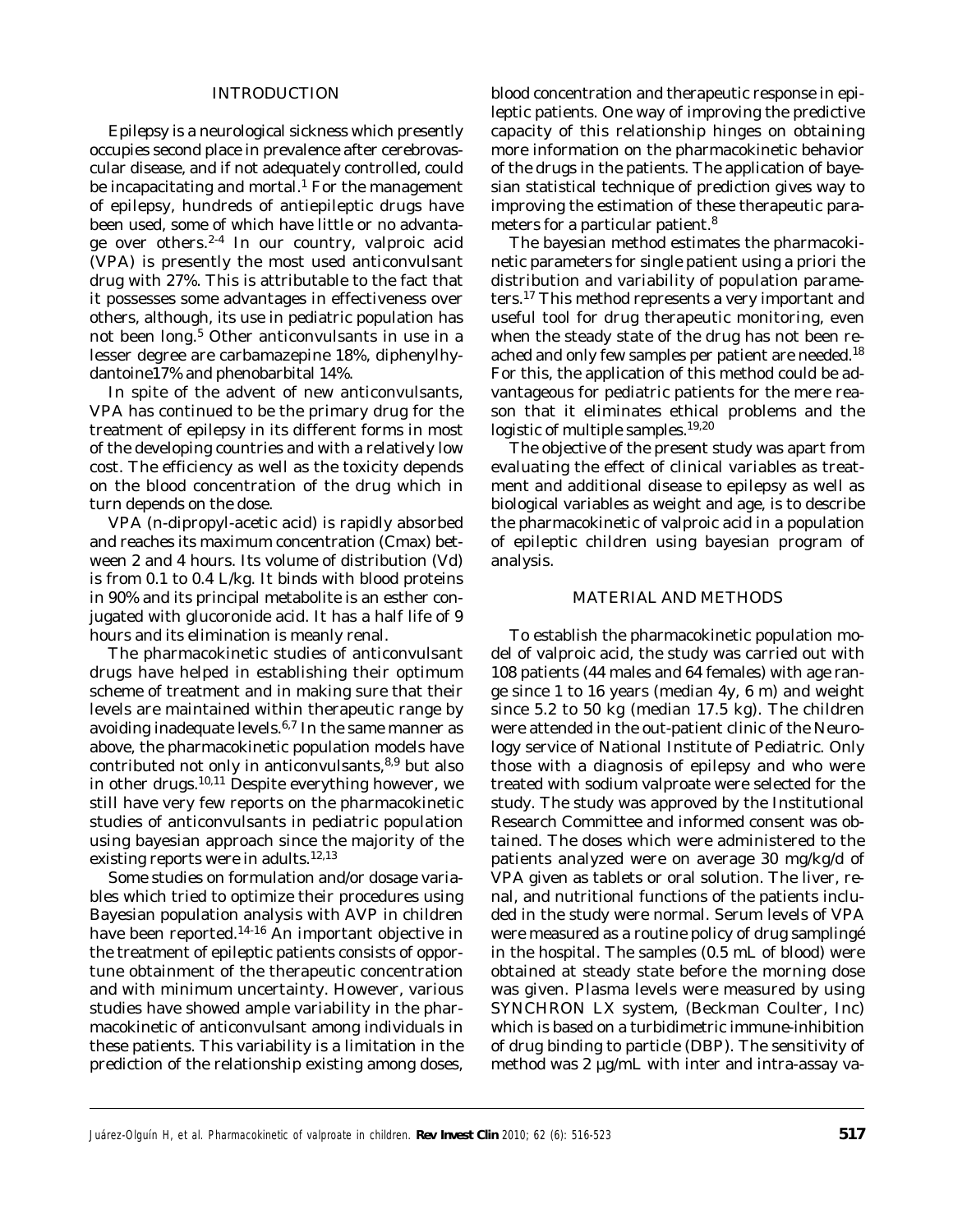riability of less than 10%. The pharmacokinetic parameters of each of the patients were estimated using PKS program (Abbott Lab), which uses nonparametric expectancy maximization algorithm (NPEM) by applying only the information from three samples of valproic acid per patient.

In the first stage, the algorithm estimated the distributions of pharmacokinetic population parameter by relating the demographic data with serum concentration of valproic acid of each patient. This distribution was carried out under the assumption that the drug fits to one compartment open model. $21$ Samples were taken before the administration of the next dose at a time of minimum concentration, for the mere reason that this correlates better with the therapeutic effect of VPA.22

To evaluate the pharmacokinetic population performance behavior, a second group of children consisting of 30 individuals who had the same inclusion criteria, but were not included in the original group of analysis used in the construction of pharmacokinetic model were recruited. The VPA concentrations measured in these patients were compared with the corresponding concentrations predicted by the basic and the final model. The predictor error was calculated as suggested by Sheiner and Beal.<sup>23</sup> Bias was assessed through the mean predictor error (MPE) and at its 95% confidence interval (CI). The values of the two models were compared. Optimum performance of the prediction is the bias of the median of prediction error calculated as follows:

#### $MPE = ΣPE/n$

Where ΣPE is the difference between the estimated value in each study group and n is the number of patients studied. A negative bias means that the bayesian method sub-estimated the parameters while a positive one indicates over-estimation of the same. The precision is calculated as the square

of the median value of errors (SME) using the equation:

$$
SME = \Sigma (PE) 2/n
$$

If the result of this is near to zero, this shows that the pharmacokinetic population model is adequate**.**

## RESULTS

Table 1 shows the results of the laboratory test for the evaluation of liver and renal functions as well as the nutritional state of the patients under study. These results showed that these three conditions were normal. Among the principal diagnosis found in the patients included in the study were partial seizure crisis in 38% of the population; generalized crisis in 35% and others (Table 2). Although, the majority (56%) of the studied population had epilepsy as the only sickness, there were some patients with additional sickness like meningitis 10% and gastric reflux 10%. The rest of the sicknesses can be observed in table 2.

For the construction of pharmacokinetic model, some data like blood concentration of valproic acid, treatment scheme, duration, doses, and some laboratory examinations like blood creatinine and the levels of albumin of each and every one of the patients were registered.

The estimated parameters for pharmacokinetic population were as follows: apparent distribution volume (Vd/F)  $0.217 \pm 0.134$  L/kg and clearance (Cl/ F)  $0.022 \pm 0.013$  L/kg/h. In these pharmacokinetic parameters, we did not observe any statistically significant difference  $(p < 0.241)$  among sex. The rest of the pharmacokinetic parameters obtained are reported in table 3.

The influence of some of the studied variables was analyzed with the intention of explaining the variation of the pharmacokinetic model in order to know those

| Total $n = 108$         | Creatinin<br>(mq/dL) | Haematocrit<br>(%) | <b>Proteins</b><br>(q/dL) | Albumin<br>(q/dL) | GOT<br>(q/dL)     | GPT<br>(q/dL)     |
|-------------------------|----------------------|--------------------|---------------------------|-------------------|-------------------|-------------------|
|                         | $0.44 \pm 0.29$      | $38.8 \pm 3.64$    | $6.46 + 0.78$             | $3.56 \pm 0.56$   | $35.73 \pm 19.48$ | $21.18 \pm 17.53$ |
| Female $n = 64$ , (60%) | $0.41 \pm 0.12$      | $39.7 + 3.41$      | $6.5 + 0.56$              | $3.79 + 0.44$     | $36.18 \pm 19.59$ | $21.31 \pm 17.7$  |
| Male $n = 44$ , (40%)   | $0.46 \pm 0.35$      | $38.3 + 3.73$      | $6.42 + 0.87$             | $3.47 + 0.59$     | $35.51 + 19.45$   | $21.13 \pm 17.32$ |
| Statistical difference  | ns                   | ns                 | ns                        | ns                | ns                | ns                |

**Table 1.** Laboratory data of the patients included in the population pharmacokinetic study of valproic acid (average ± SD).

GOT: Glutamic oxaloacetic transaminase. GPT: Glutamic pyruvic transaminase. ns: not significant.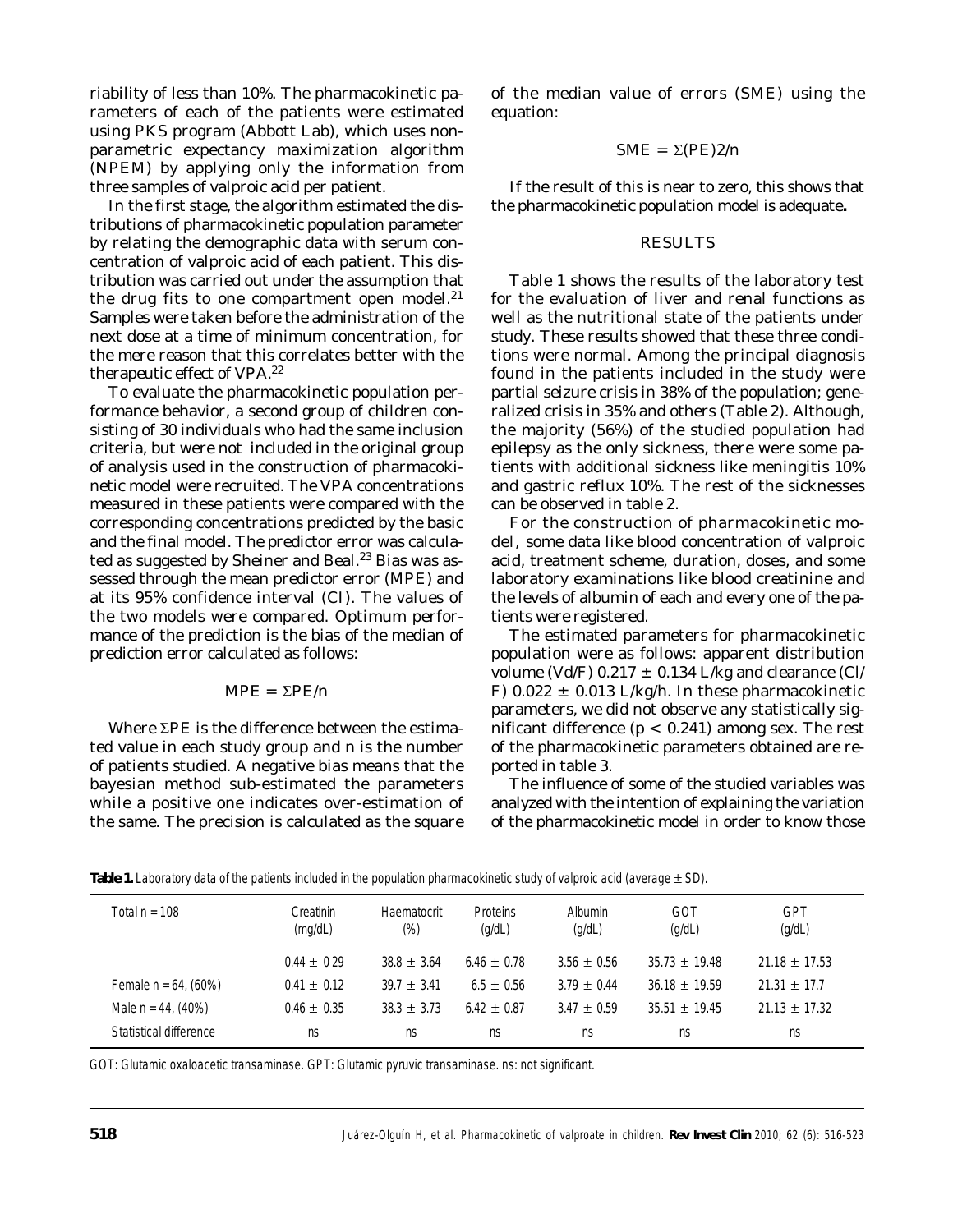**Table 2.** The most common diagnoses of the patients in the pharmacokinetic population study of valproic acid.

| Type of Seizure            | $n$ (%) | Additional disease*                        | $n (\%)$      |
|----------------------------|---------|--------------------------------------------|---------------|
| Generalized seizure        | 35(33)  | Gastroesophageal reflux                    | 11(10)        |
| Partial seizure            | 38(35)  | <b>Meningitis</b>                          | 11(10)        |
| Absence of seizure         | 12(11)  | Upper respiratory infection                | 10(9)         |
| West Syndrome**            | 23(21)  | Craniocerebral trauma<br>Bronchopneumoniae | 5(4)<br>10(9) |
| Patients with only seizure | 61(56)  |                                            |               |

\*Added to seizure. \*\*Known as difficult to control.

**Table 3.** Population pharmacokinetic parameter of valproic acid in the patients included (average ± SD).

| Patients               | Volume of distribution<br>Vd (L/kg) | Clearance<br>Cl (L/kg/h) |
|------------------------|-------------------------------------|--------------------------|
| Total $n = 108$        | $0.205 \pm 0.137$                   | $0.020 \pm 0.014$        |
| Female $n = 64 (60%)$  | $0.217 \pm 0.134$                   | $0.022 \pm 0.013$        |
| Male $n = 44 (40%)$    | $0.200 \pm 0.141$                   | $0.020 \pm 0.014$        |
| Statistical difference | ns                                  | ns                       |

ns: not significant.

**Table 4.** Effect of drug treatment on volume of distribution (Vd) and clearance (Cl) of valproic acid (VPA) in the patients included in the study (average ± SD).

| Parameter/treatment | VPA (only)        | $VPA + CBZ$       | $VPA + DPH$       | $VPA + PB$        | Significance* |
|---------------------|-------------------|-------------------|-------------------|-------------------|---------------|
| N(%)                | 35(32)            | 36(33)            | 24 (22)           | 13(12)            |               |
| Vd (L/kg)           | $0.205 \pm 0.14$  | $0.234 \pm 0.162$ | $0.178 \pm 0.117$ | $0.173 \pm 0.131$ | p < 0.001     |
| Cl (L/kg/h)         | $0.021 \pm 0.014$ | $0.023 \pm 0.014$ | $0.018 \pm 0.011$ | $0.017 \pm 0.013$ | p < 0.001     |

\*After Student-t test, comparisons were made when VAP was given alone *vs.* rest of treatments. CBZ: Carbamazepine. DPH: Diphenilhydantoin. PB: Phenobarbital.

that significantly alter Cl and Vd parameters. On constructing the model that explained clearance variability we obtained the following objective equation:

$$
Cl = 0.0696 + 0.0031 \times (age) + 0.0075 \times (weight)
$$

When these variables are considered, it is possible to explain the clearance value of 85%, reason why the rest of the established variables could contribute little or nothing in this aspect. The equation that describes the tendency of distribution volume is as shown below:

 $Vd = 0.674 + 0.0308$  x (age) + 0.0756 x (weight)

The value of the distribution volume can be applied to the tune of 81% to the age of the patient, and when the weight variable is included, a 95% of response over the distribution value could be reached. Moreover, the analysis of the variables which were considered to be small could increase the response value of the said pharmacokinetic population parameter. Later, the effect of treatment with other drugs on Vd and Cl was evaluated with the observation that the simultaneous administration of VPA and carbamazepine (CBZ) tends to increase the parameters of Vd from 0.205  $\pm$  0.140 to 0.234  $\pm$  0.162 L/kg (p < 0.001), while Cl increased from  $0.021 \pm 0.014$  to  $0.023 \pm 0.014$  $L/kg/h$  (p < 0.001).

On the other hand, simultaneous administration of VPA and diphenylhydantoine (DPH) or phenobarbital (PB) tended to decrease both parameters with Vd value of  $0.178 \pm 0.117$  L/kg for VPA with DPH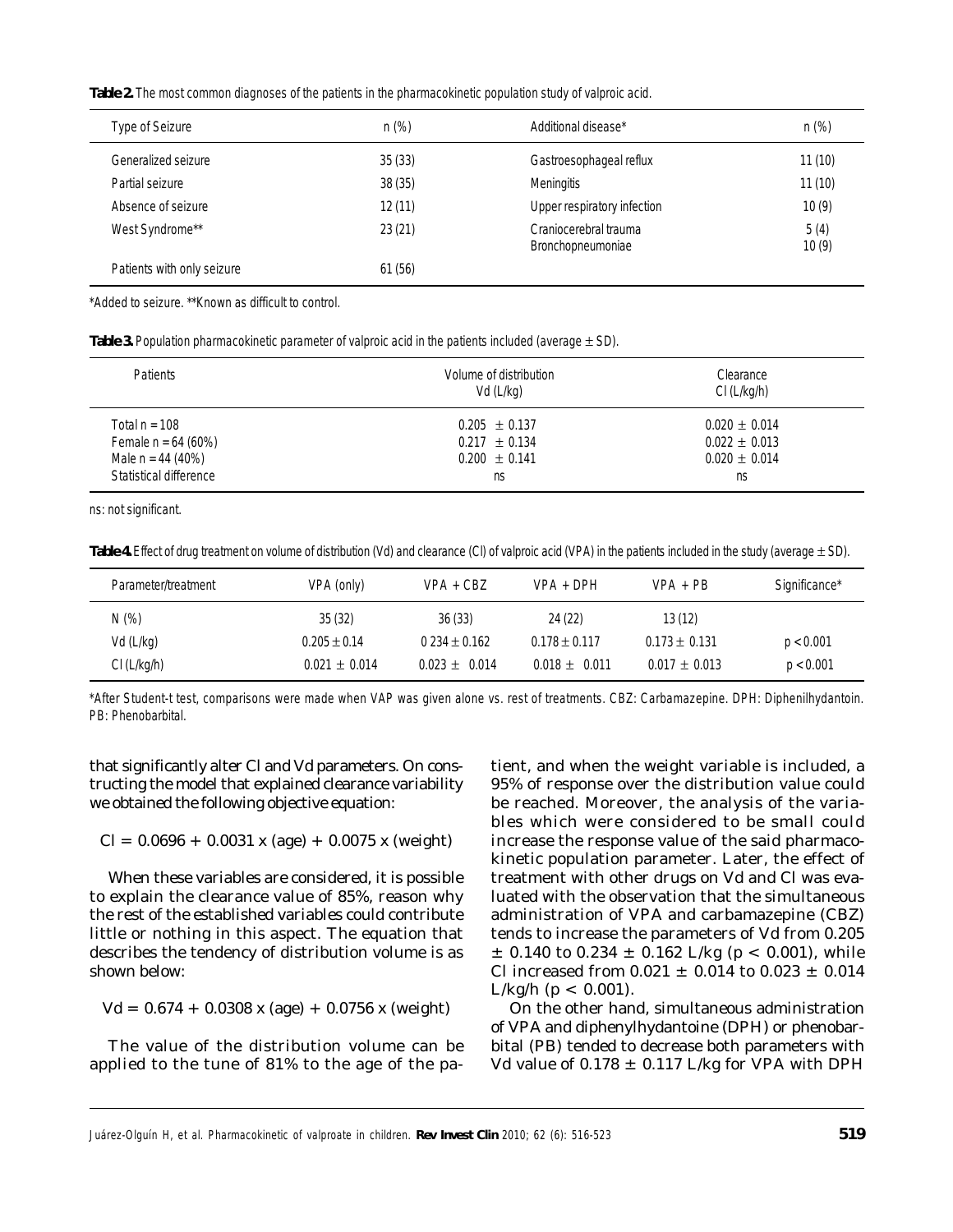**Table 5.** Effect of some diseases on volume of distribution (Vd) and clearance (Cl) of valproic acid (VPA) in the patients included in the study (average ± SD).

| Parameter/<br>treatment | Seizure only      | Seizure + GER     | Seizure + MN      | Seizure + URI     | Seizure + CCT     | Seizure + BP      | Significance |
|-------------------------|-------------------|-------------------|-------------------|-------------------|-------------------|-------------------|--------------|
| N(%)                    | 61(56)            | 11(10)            | 11(10)            | 10(9)             | 5(4)              | 10(9)             |              |
| Vd (L/kg)               | $0.236 \pm 0.153$ | $0.128 \pm 0.029$ | $0.132 \pm 0.072$ | $0.137 \pm 0.117$ | $0.118 \pm 0.075$ | $0.192 \pm 0.155$ | p < 0.001    |
| Cl (L/kg/h)             | $0.024 \pm 0.015$ | $0.013 \pm 0.002$ | $0.013 \pm 0.007$ | $0.014 \pm 0.011$ | $0.032 \pm 0.015$ | $0.019 \pm 0.015$ | p < 0.001    |

\*After student-t test, comparisons were made when patients had seizures only *vs.* rest of additional disease. GER: Gastroesophageal reflux. MN: Meningitis. URI: Upper respiratory infection. CCT: Craniocerebral trauma. BP: Bronchopneumoniae.

**Table 6.** Relationship between the analyzed samples and treatment with valproic acid to patients included for construction of model and those for validation group.

| Variable                     | Construction group  | Validation group   |
|------------------------------|---------------------|--------------------|
| No. analyzed samples         | $108 (2.4)^* = 260$ | $30(1.4)^{*} = 42$ |
| Analyzed simple per patient  | $2.40 \pm 0.82$     | $1.42 \pm 0.36$    |
| Doses administered (mg/kg/d) | $38.60 \pm 12.31$   | $32.30 \pm 4.72$   |
| Concentration (µg/mL)        | $74.97 \pm 31.59$   | $70.88 \pm 182$    |
| Duration of treatment (days) | $122.01 \pm 47.85$  | $32.13 \pm 12.45$  |

\*Average of samples analyzed in each group,  $X \pm SD$ , Mean  $\pm$  Standard Deviation.

and  $0.1739 \pm 0.131$  L/kg for VPA in combination with FB. The effect of phenobarbital and other drugs was analyzed too. This was examined as bimodal (yes or no). The complete value of this interaction is shown in table 4. Finally, it was found that the presence of other diseases could also alter the pharmacokinetic parameters. For example, the presence of seizure together with gastroesophageal reflux (GER), meningitis, airway infections, or pneumonia all tended to decrease significantly the value of Vd to  $0.128 \pm 0.029$ ,  $0.132 \pm 0.072$ ,  $0.137$  $\pm$  0.117 and 0.192  $\pm$  0.155 L/kg respectively. In the same way, the value of Cl was also significantly reduced to the tune of  $0.013 \pm 0.002$ ,  $0.013 \pm 0.007$ ,  $0.014 \pm 0.011$  and  $0.019 \pm 0.015$  L/kg/h respectively. The complete data of this information is shown in table 5.

In table 6, the summary of the samples analyzed in each of the study groups as well as the doses and concentrations found are presented. It is necessary to point out that some patients had been on treatment for some months while others were just for some days. The only requirement to be enlisted in the study was to have had at least more than three days of treatment which is the time required to obtain VPA stationary state.

On making prediction of the concentrations, a correlation index of  $r = 0.61$  was obtained between the concentrations observed and the predicted concentration with a standard error of 07.1% as shown in figure 1. Besides, the correlation between age and weight for Vd and Cl was investigated and this was found to be good for the two variables in children under monotherapy. This correlation between Vd and weight had  $r = 0.865$ , while the correlation of Vd and age is found to be  $r = 0.903$ . Other important correlations were Cl *vs.* weight and Cl *vs.* age with  $r = 0.748$  and 0.816 respectively.

In order to estimate the predictive performance of the selected final mode, prediction of the VPA serum concentration was calculated and compared with VPA measured concentrations in the validation group. This assessment revealed an important improvement in the predictive performance of VPA concentrations in comparison with the basic model that did not include any covariates.

### DISCUSSION

In adult population, the application of bayesian method for the estimation of pharmacokinetic parameters and individualization of doses has proved to be a valuable tool in clinical practice for different drugs.21,24 However, the evidence in pediatric patients is limited.25 The bayesian method combines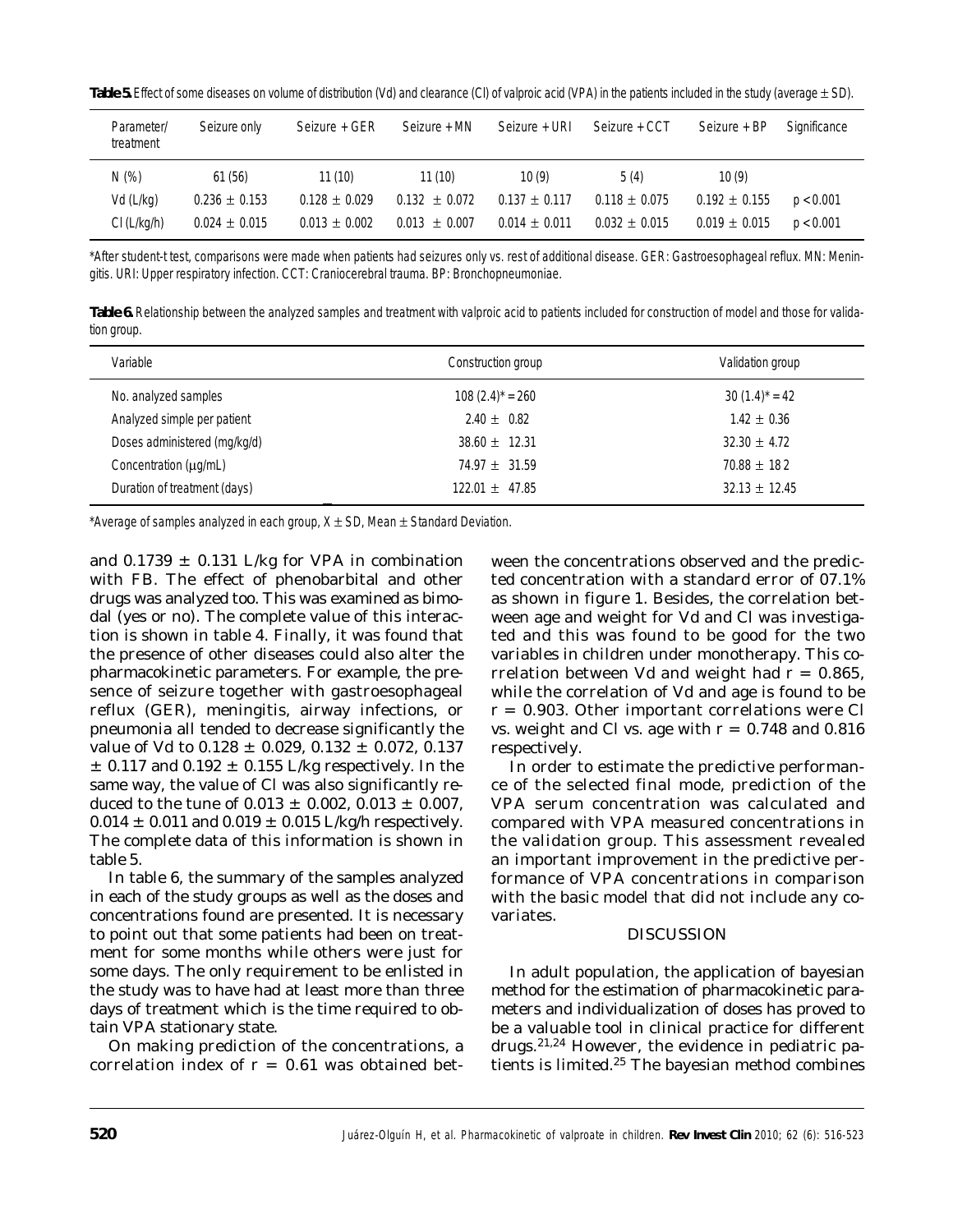the information on statistical distribution of pharmacokinetic parameters (*a priori*) with that of serum concentration of drugs obtained from the patient. The pharmacokinetic population parameters ought to be representative of the population in which the patient belongs.<sup>26</sup> This is important, especially when there is a limited sample per patient due to the fact that under this circumstance, the value of the function depends more on the population parameters over and above a bayesian predictor's performance in specific subpopulation.

It is even more relevant due to logistic and ethical limitations to carry out an extensive blood sample in order to have a specific pharmacokinetic model for the drugs and the population of interest in an epileptic pediatric patient.<sup>19</sup>

In this study, the population parameters of valproic acid were compared in two groups of pediatric patients suffering from epilepsy. In one group, the parameters were based on the information obtained only from the defined behavior on the included proper characteristics of the population with the parameters determined in the second group. In this, we take into account the influence of the variables that mostly affect a priori the determined pharmacokinetic in the initial population group. Our comparison showed that the clearance and the distribution volume can be estimated with a bias and clinically acceptable precision with bayesian method. The clinical implication of these findings will depend on the determination of the primary pharmaco-dynamism related to the therapeutic efficiency, for example, the control or absence of seizure. In this way, an important bias and a poor precision in the estimation of



*Figure 1. Correlation between observed and predicted concentrations in children with epilepsy treated with VPA. Correlation had a standard*

Vd and Cl could lead to a suboptimum therapy. For the mere reason that  $AUC =$  doses divided by Kel x Vd, the precise and unbiased estimation of these parameters could be therapeutically relevant.

*A priori*, the obtained Vd in our study is  $0.217 \pm 1$ 0.134 L/kg which is similar to that reported in the literature for valproic acid in a pediatric population.27 Studies in epileptic pediatric patients showed that the sub-therapeutic concentrations of anticonvulsants are associated with a high presence of seizure crisis in the patients which denotes a usage of an anticonvulsant agent in a form that is not effective.

An ample inter-individual variability was observed in the pharmacokinetic parameters of valproic acid in our patients who were a priori analyzed. This ample inter-individual variability is described for various drugs in epileptic patients.<sup>28,29</sup> As shown in figure 1, the relationship between observed and predicted plasma valproic acid concentrations appeared to be poor at highest concentrations. This observation can reflect the peculiar pharmacokinetic behavior of VPA, which is highly bound to serum albumin, and at plasma therapeutic concentrations, saturates plasma protein binding sites.<sup>30</sup> This capacity limited plasma protein binding may result in non-linear changes in the plasma concentrations of valproic acid, especially when concentrations are higher than 50 mg/ $L^{31}$  Variables with significant effects and which, in a better form explain the variability of the clearance value were the weight and the age of the patients. The rest of the variables analyzed did not affect the clearance value in an important way.

The construction of population model will be of service in evaluating the performance of VPA in a group of smaller patients with similar characteristics to those which were used for the development of pharmacokinetic population model. In such group, we added other variables with the intention of establishing the optimization of anticonvulsive treatment by means of the correlation of pharmacokinetic and pharmacodynamic model, considering some clinical variables as well as the presence of seizure and its duration or the absence of the same.<sup>32</sup> Although, these are preliminary results, but they seem to confirm the importance of considering very simple variables like the weight, the age and the treatment of the children before establishing a scheme of anticonvulsive treatment with a drug of common use like VPA in the neurology service using bayesian pharmacokinetic analysis.<sup>33-34</sup> The result of our study provides a pharmacokinetic model of valproic acid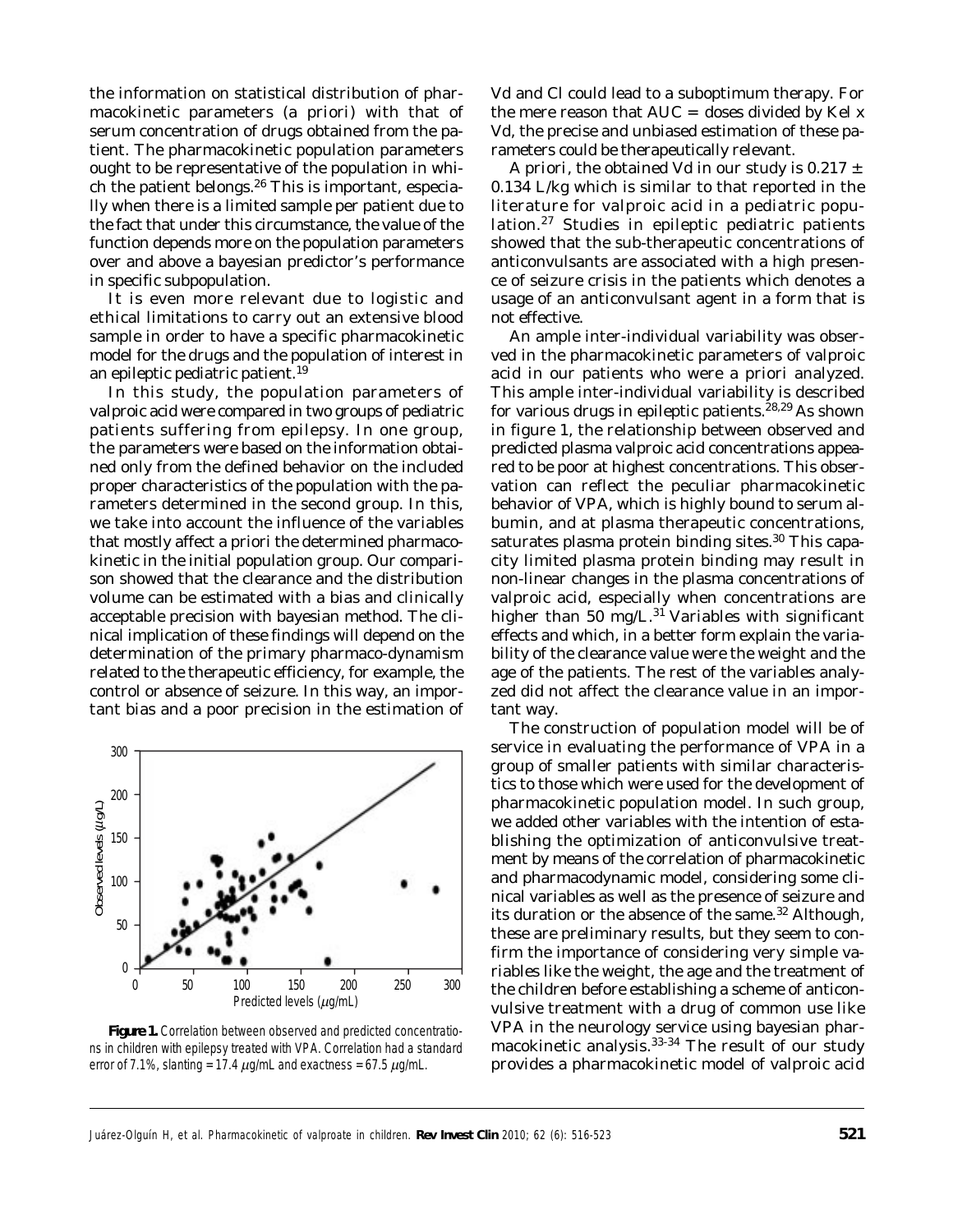for epileptic patients which can be integrated to a bayesian predictor for the design of a regime of individualized doses. Based on a population model proposed to estimate the individual CL/F and V/F for pediatric patients, weight, age and concomitant anticonvulsants or additional disease simultaneous to epilepsy alter pharmacokinetic parameters of VPA.

We specifically observed that patients with gastroesophageal reflux significantly alternate VPA kinetic, i.e. those patents had increased the elimination rate of VPA. Since there are no reported works in this respect to support our results, it would sound adventurous to make definite conclusions, reason why we think that is necessary to carry out new controlled studies in which patients with both involved pathologies. This is vital in making conclusion on the concomitant sicknesses to epilepsy in children. The present work could serve as a point of reference in such a field with scarce studies. However, the clinical recommendation is to monitor the levels of VPA by subjecting the patients to a strict clinical vigilance in order to minimize the effects as consequences of pharmacokinetic alterations.

#### ACKNOWLEDGEMENT

We thank Dr Cyril Ndidi Nwoye, for helping us to translate the manuscript.

#### REFERENCES

- 1. Herranz JL, Argumosa A. Characteristics of drugs used in the treatment of acute convulsions and convulsive status. *Rev Neurol* 2003; 31: 757-62.
- 2. Bourgeois BF. New antiepileptic drugs in children: which ones for which seizures? *Clin Neuropharmacol* 2000; 23: 119-32.
- 3. Tatum WO, Galvez R, Benbadis S, Carrazana E. New antiepileptic drugs: into new millenium. *Arch Fam Med* 2000; 9: 1135-41.
- 4. Porter RJ, Meldrum BS. Anticonvulsant. In: Katzung BG (Ed.). Basic & Clinical Pharmacology. 10th Ed. The McGrow-Hill Company Inc; 2007, p. 385-406.
- 5. Ruiz-García M, Sosa de Martínez C, Rueda-Franco F. Clinicaletiological and therapeutic profile of 719 Mexican epileptic children. *Child´s Nervous Children* 2002; 55: 32-41.
- 6. Faught E. Pharmacokinetic consideration in prescribing antiepileptic drugs. *Epilepsia* 2001; 42(Suppl. 4): 19-23.
- 7. Reith DM, Hooper WD, Parke J, Charles B. Population pharmacokinetic modeling of steady state carbamazepine clearance in children, adolescents and adults. *J Pharmacokinet Biopharm* 2001; 28: 79-92.
- 8. Yukawa E. Investigation of phenobarbital-carbamazepine-valproic acid interactions using population pharmacokinetics analysis for optimization of antiepileptic drugs therapy an overview. *Drug Metabol Drug Interact* 2000; 16: 86-98.
- 9. Karlov VA, Bondareva IB, Andreeva OV. Optimization of dosing of finlepsin and finlepsin-retard in patients with epilepsy on the basis of population modeling and drug monitoring. *Zh Nevrol Psikhiatr Im S S Korsakova* 2002; 102:15-20.
- 10. Lugo GG, Pérez GG, Juárez OH. Lares AI. Farmacocinética bayesiana de cefuroxime en niños infectados gravemente enfermos. *Rev Invest Clin* 1998; 50: 311-16.
- 11. Lares AI, Lugo GG, Perez GG, Juárez OH. Predicción bayesiana de las concentraciones séricas de cloranfenicol en niños con sepsis y desnutrición. *Rev Invest Clin* 1999; 51: 159-65.
- 12. Valodia PN, Seymour MA, Kies BM, Folb PI. Optimization of phenytoin in adults with epilepsy in the Western Cape, South Africa. *J Clin Pharm Ther* 1999; 24: 381-5.
- 13. Blanco Serrano B, Otero MJ, Santos Buelga D, García Sánchez MJ, Serrano J, Domínguez Gil A. Population estimation of valproic acid clearance in adult patients using routine clinical pharmacokinetic data. *Biopharm Drug Dispos* 1999; 20: 233-40.
- 14. Yasuda K, Sugita K, Nakasa H, Niimi H. Clinical usefulness of pediatric population parameter of slow-releasing preparation of sodium valproate. *No To Hattatsu* 1995; 27: 282-5.
- 15. Bondareva IB, Jelliffe RW, Sokolov AV, Tischenkova IF. Nonparametric population modeling of valproate pharmacokinetics in epileptic patients using routine serum monitoring data: implications for dosage. *J Clin Pharm Ther* 2004; 29: 105-20.
- 16. Jiang DC, Wang L, Wang YQ, Li L, Lu W, Bai XR. Population pharmacokinetics of valproate in Chinese children with epilepsy. *Acta Pharmacol Sin* 2007; 28: 1677-84.
- 17. Oberg A, Davidian M. Estimating data transformations in nonlinear mixed effects models. *Biometrics* 2000; 56: 65-72.
- 18. Denaro C, Revenscroft P. Comparison of Sawchuck-Zaske and Bayesian forecasting for aminoglycosides in seriuosly ill patients. *Br J Clin Pharmacol* 1989; 28: 308-25.
- 19. Wilson JT, Kearns GL, Mrphy D, Yaffe JS. Pediatric labeling requirements: implications for pharmacokinetic studies. *Clin Pharmacokinet* 1994; 26: 308-25.
- 20. Collart L, Blaschke TF, Boucher F, Prober CG. Potential of populations pharmacokinetics to reduce the frequency of blood sampling required for estimating kinetic parameters in neonates. *Ved Pharmacol Ther* 1992; 18: 71-80.
- 21. Thompson AH, Whiting B. Bayesian parameter estimation and population pharmacokinetics. *Clin Pharmacokinet* 1992; 22: 447-67.
- 22. Blanco-Serrano B, Otero MJ, Santos Buelga D, García-Sanchez MJ, Serrano J, Domínguez-Gil A. Valproate population pharmacokinetics in children. *J Clin Pharm Ther* 1999; 24: 73-80.
- 23. Sheiner LB, Beal S. Some suggestions for measuring predictive performance. *J Pharmacokinet Biopharm* 1981; 9: 503-12.
- 24. Pryka RD, Rodvold KA, Erdman SM. An update comparison of drugs dosing methods (P1): phenytoin. *Clin Pharmacokinet* 1991; 20: 209-17.
- 25. Fernández-de-Gatta MM, García JM, Lanao JM, Dominguez Gil A. Bayesian forecasting in pediatric population. *Clin Pharmacokinet* 1996; 31: 431-6.
- 26. Meibohm B, Läer S, Panetta JC, Barrett JS. Population pharmacokinetic studies in pediatrics: issues in design and analysis. *AAPSJ* 2005; 7: 475-87.
- 27. Correa T, Rodríguez I, Romano S. Population pharmacokinetics of valproate in Mexican children with epilepsy. *Biopharm Drug Dispos* 2008; 29: 511-20.
- 28. Sánchez-Alcaraz A, Quintana MB, Rodríguez I. Valproic acid clearance in children with epilepsy. *J Clin Pharm Ther* 1998; 23: 31-4.
- 29. Jiang D, Wang L. Population pharmacokinetic model of valproate and prediction of valproate serum concentrations in children with epilepsy. *Acta Pharmacol Sin* 2004; 25: 1576-83.
- 30. Gugler R. Disposition of valproic acid in man. *Eur J Clin Pharm* 1977; 12: 12-5.